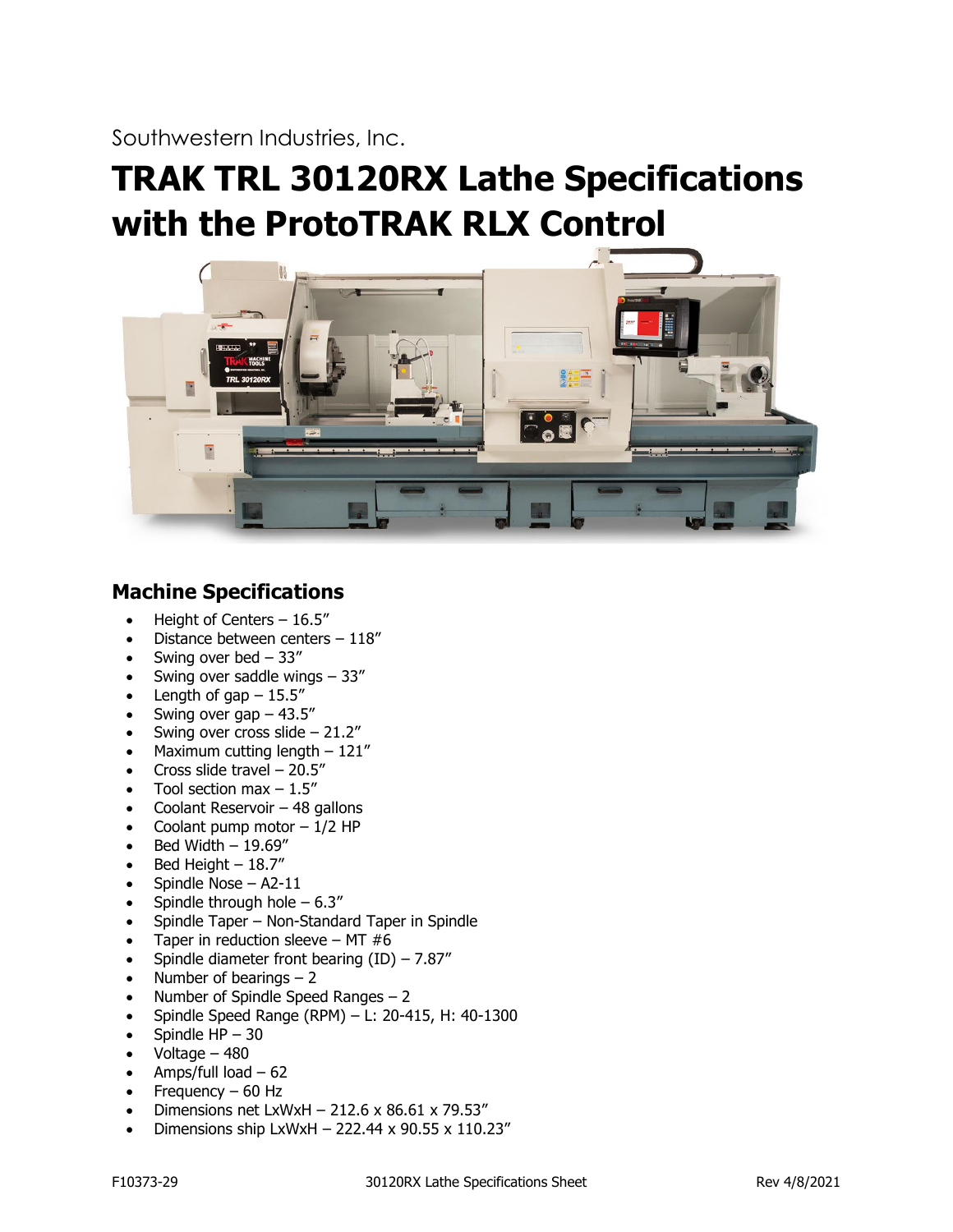- Weight net  $-18920$  lbs.
- Weight ship  $-19270$  lbs.
- Tail stock quill travel  $-8$ "
- Quill diameter  $-4.13"$
- Ouill taper hole MT  $#6$
- Dynamic spindle motor brake
- Way surface hardness 480-560 HB
- Quiet operation
- Single Door Attached and moves with Saddle
- Meehanite cast monolithic base
- Heavy ribbed base construction
- Bedways hardened and ground
- Sliding surfaces Turcite coated
- Dovetails on cross slide, V-ways on saddle
- Adjustable saddle gibs
- Maximum rapid 400 ipm on z-axis, 200 ipm on x-axis

# **ProtoTRAK RLX System Specifications**

#### **Pendant Control Hardware**

- Two-axis CNC, two-axis DRO
- Electronic Handwheels for manual operation
- 15.6" LCD with Touchscreen
- Intel® 2.0 GHz processor
- 4 GB Ram
- At least 32GB of mSATA SSD
- 5 USB connectors
- 2 Ethernet Ports (1 for user and 1 for control system)
- Override of program feedrate
- Override of spindle speed
- LED status lights built into run panel
- E-stop
- Spindle Control (FWD, REV, OFF)
- Feed STOP and GO
- Fine vs Course EHW resolution control
- Accessory button to control coolant and AUTO mode in RUN mode
- Power Reset Button
- Jogstick for convenient jog

## **Computer Module Control Hardware**

- $\bullet$  2 axis motor control  $-$  X and Z axis, Axis to control CNC Turret
- 14 inputs
- 9 outputs

#### **Software Features – General Operation**

- Clear, uncluttered screen display
- Prompted data inputs
- English language no codes
- Soft keys change within context
- Windows® operating system
- Selectable two or three-axis CNC
- Color graphics with adjustable views
- Gestures for pan, zoom, rotate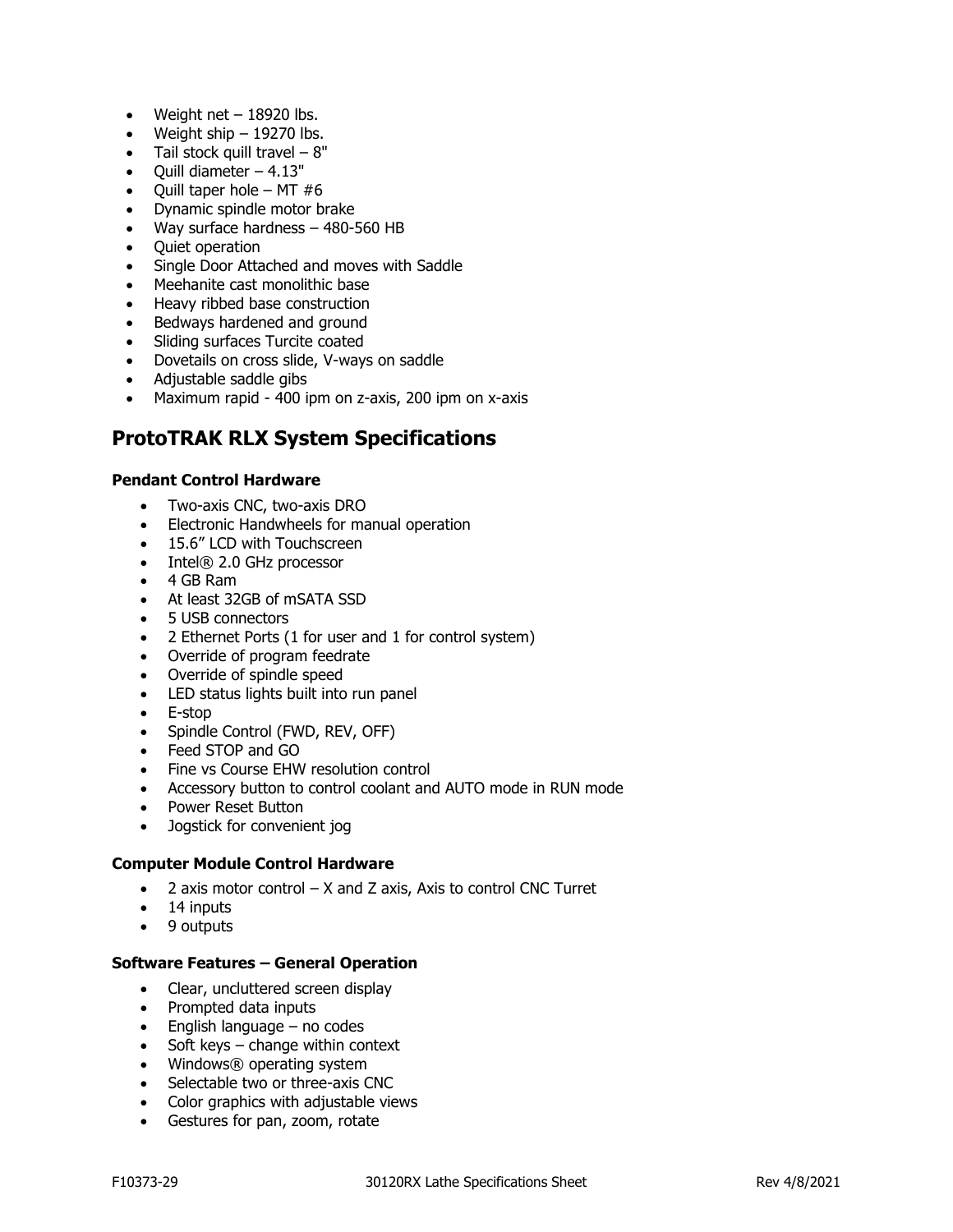- Inch/mm selectable
- Convenient modes of operation
- Networking

#### **Info Softkeys**

- Status
- Tool Table
- EPA
- Math Help
- Warnings
- Defaults
- Keyboard
- Calculator

#### **DRO Mode Features for Manual Machining**

- Incremental and absolute dimensions
- Powerfeed X or Z
- GO TO
- Do One Tapers for any angle
- Do One Radius
- Do One Fillet
- Thread Repair (O)
- MAX RPM set maximum RPM for spindle to run
- Servo motion to return to home
- Tool offsets from library
- Spindle speed setting with override

#### **Program Mode Features**

- Geometry-based programming
- Incremental and absolute dimensions
- Automatic tool nose radius cutter compensation
- Circular interpolation
- Linear interpolation
- Look graphics at all times
- List step graphics with programmed events displayed
- Alphanumeric program names
- Canned Cycles
- Program data editing
- Options within events
- Math helps with graphical interface
- Subroutine repeat of programmed events
- Nesting
- Programmable spindle speeds

## **Canned Cycles**

- Position
- Drill
- Bore
- Turn
- Arc
- Cycle
- Thread
- Groove